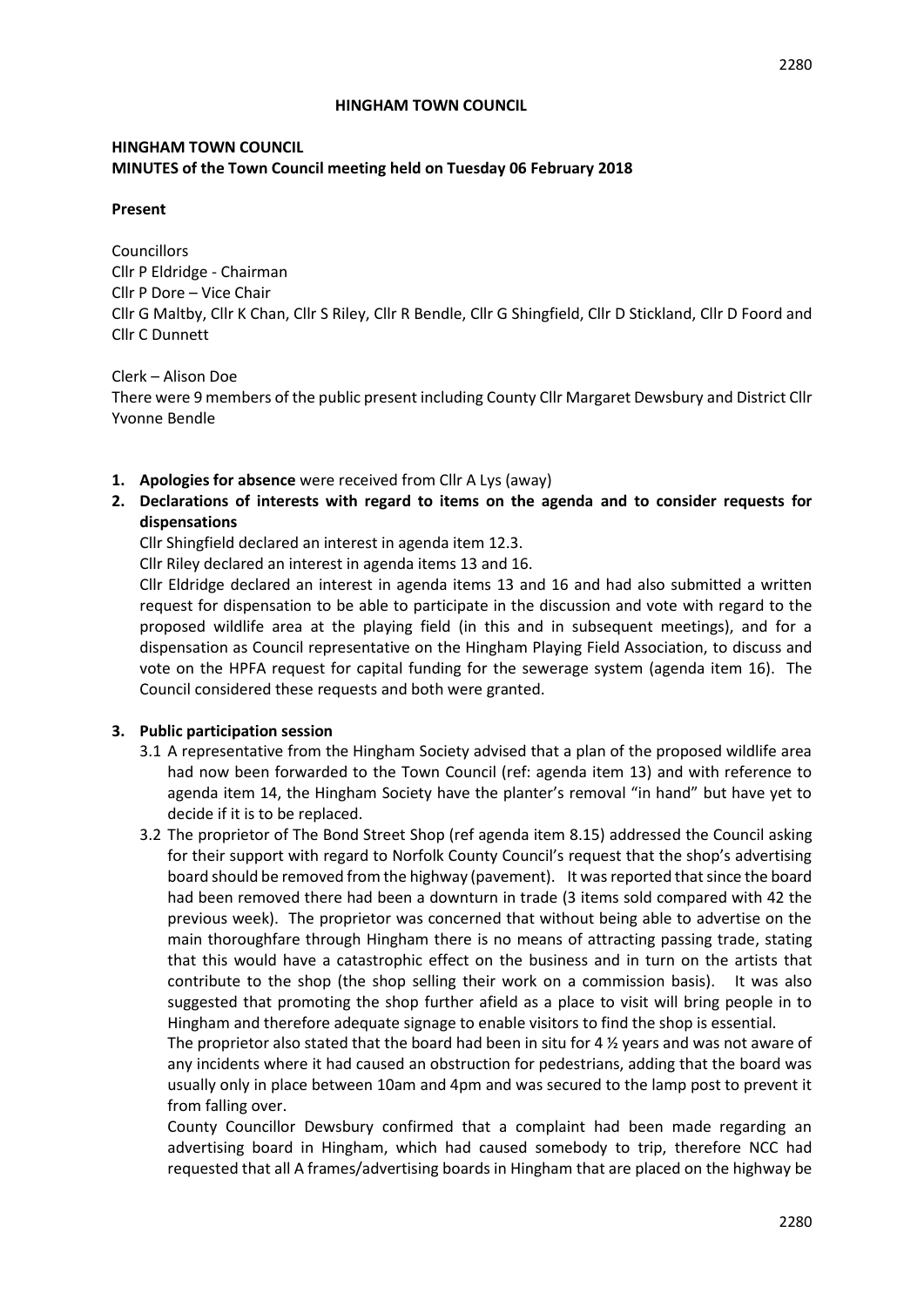removed. District Councillor Bendle advised that she could lobby South Norfolk Council to grant advertising consent, if a suitable solution for the position of signage could be found. A resident advised that the plant pots outside the shop and the hedge on Bond Street which is encroaching over the pavement make it difficult for wheelchair users and pedestrians pushing prams to get past as the pavement is very narrow.

- 3.3 A representative from the Hingham Playing Field Association advised that the old sewage pumping station serving the sports hall had not been built properly as there was no concrete base, the overall cost of current repairs and future replacement of the equipment is in the region of £15,000. The HPFA do not have the budget for the repairs and were therefore asking the Town Council for financial assistance (ref: agenda item 16).
- **4. Accuracy of the Minutes of the Town Council meeting of 02 January 2018** The minutes were agreed as correct and signed by the Chairman.
- **5. Matters Arising (written report circulated prior to the meeting) See Appendix A** Cllr Eldridge added that he was awaiting to hear from the Secretary of the Lincoln Hall regarding moving the car park sign.
- **6. Working party reports (Events Working Party) (except Cemetery and Churchyard Working Party Report agenda item 24)**

The Events Working Party Reported that Cllr Maltby had decided to stand down from the working party, Cllr Eldridge agreed to Chair the working party, 2 other working party members have also decided to step down later in the year, after the Market in the Market Place. The Christmas Fair generated £577.71 (profit) to be added to the Events Fund, which now stands at £2897.72.

**7. Reports from representatives on external bodies (except the representative on the Hingham Non-Ecclesiastical Charities for the Poor, agenda Item 23)**

Cllr Shingfield reported that there are now some new members on the Lincoln Hall Committee, and some new ideas are starting to come forward.

# **8. Correspondence**

- **8.1 Dorothy Woolliscroft - invitation to Hingham Town Council to attend Club 99 Annual Meeting**
- **8.2 Mike Burrell, Greater Norwich Planning Policy Team Manager Greater Norwich Local Plan Regulation 18 Consultation 8/1/18 - 15/3/18 (roadshow event in Hingham on 12 February in the Lincoln Hall 2pm-8pm)**
- **8.3 CPRE - re: GNLP Consultation**
- **8.4 Norfolk County Council - Planning the future of transport for Norwich**
- **8.5 Norfolk County Council - Norwich Western Link**
- **8.6 Norfolk County Council - Information about works: Parish Partnership Scheme: Hingham, Market Place - Pavement Installation**
- **8.7 South Norfolk Council – Big Litter Pick 2018**
- **8.8 South Norfolk Council - Free information sessions in South Norfolk**
- **8.9 South Norfolk Council - Community Governance Review**
- **8.10 South Norfolk Council - Community Awards 2018**
- **8.11 Norfolk Constabulary - Hingham, Deopham and Wicklewood Newsletter**
- **8.12 ITV - New TV Programme is looking for Grandparents to take part**
- **8.13 Community Action Norfolk's Funding Newsletter**
- **8.14 Norfolk ALC Newsletter – 18th January 2018 & 25th January 2018**
- **8.15 Elizabeth Whitman - The Bond Street Shop Highways Appeal** it was agreed to write to Norfolk County Council in support of the Bond Street Shop, with regard to investigating available options for advertising on the highway. It was however recognised that placing of a boards on the pavements can cause obstructions and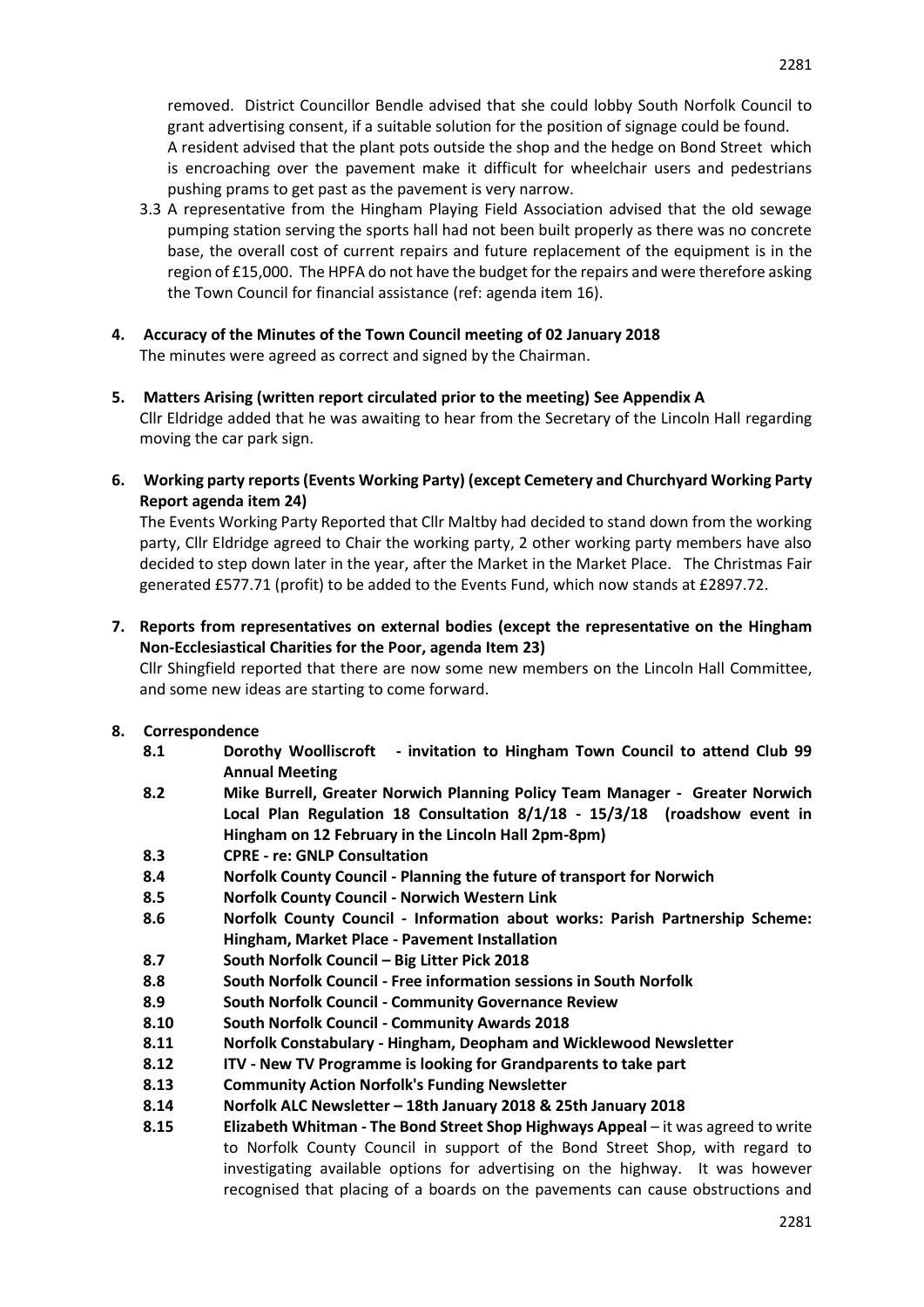issues to pedestrians (especially where pavements are narrow and for those with mobility and sight issues and any one pushing a pushchair/with young children).

- **8.16 Colin Reed – Invitation to Hingham Town Council to attend a celebration of the heating and lighting in St Andrew's Church**
- **8.17 Letter ref: - Wheelchair accessibility/pavement issues –** Issues relevant to Norfolk County Council Highways will be passed on to them for consideration, the issue of the Lincoln Hall/Library driveway will be added to the next agenda.
- **8.18 Temporary Road Closure on Hardingham Road in the Town of Hingham due to new duct installation (STRO1313)**

# **9. District Councillor's report**

District Cllr Bendle reported that as part of the Greater Norwich Development Plan, South Norfolk Council are pushing for small developments to be built in villages previously ruled out of being developed, therefore these small communities would then benefit from new infrastructure and from new people moving into the community.

A new initiative has been launched in Libraries within South Norfolk, where people can acquire free sanitary products, with no questions asked, with the Libraries also being a drop off point should any one wish to donate sanitary products to support the project.

Cabinet had proposed a £5.00 increase in council tax for a band D property, this increase was yet to be agreed by full Council. South Norfolk Council are still looking at making savings but are also looking at fees charged to see in greater income can be generated to pay for those services. A recent consultation showed that residents would prefer for Leisure Centre fees to be increased and therefore the services be paid for by those that use it, rather than by everyone via their council tax.

## **10. County Councillor's report**

County Cllr Dewsbury reported that the project to make free sanitary products available in Libraries is part of an initiative to make better use of Libraries as a community hub and to encourage more people to use them.

Norfolk County Council proposed to increase the council tax for 2018-19 by 5.9%. This includes an increase of 2.9% for general council tax, and 3.0% for the Adult Social Care precept. The meeting to agree the final budget will be held on 12 February.

#### **11. Planning Decisions**

- 11.1 2018/0102 & 2018/0158 Pearces Farm Seamere Road Hingham NR9 4LP Discharge of condition 3 - details of new windows/doors of permission 2017/2174 Approval of details - Approved
- 11.2 2017/2926 18 Bond Street Hingham NR9 4HA Fell 2 birch trees - no objections
- 11.3 2017/2842 2 Greenacre Road Hingham Norfolk NR9 4HG Rear single storey extension - withdrawn
- 11.4 2017/2830 The Cottage 2 Dereham Road Hingham Norfolk NR9 4HU 2 x Holly – fell – no objections
- 11.5 2017/2821 2 Frost Row Bungalow Watton Road Hingham Norfolk NR9 4NW Erection of single storey extension to bungalow Approval with Conditions
- 11.6 2017/2638 27 Norwich Street Hingham NR9 4LJ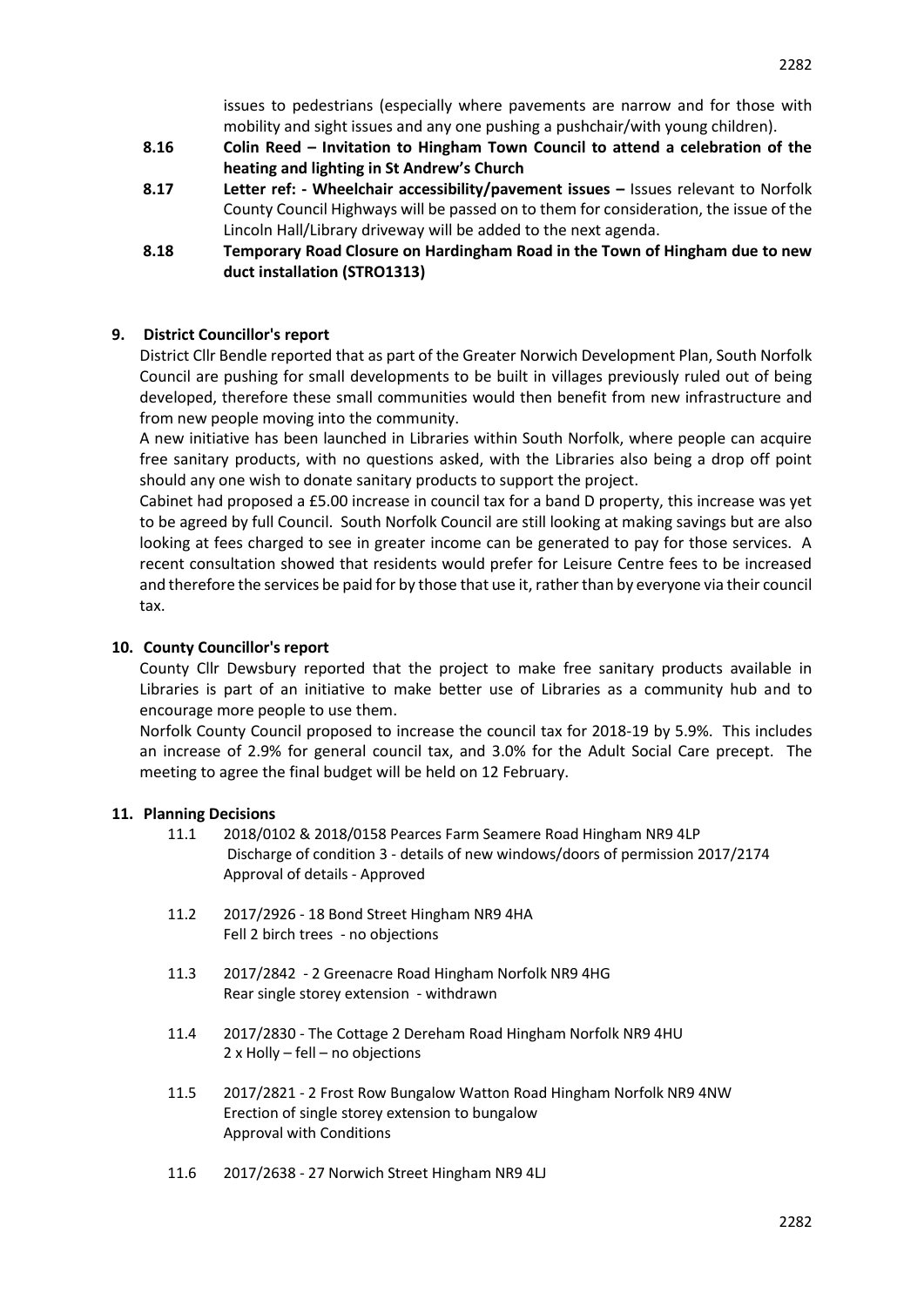Discharge of Condition 9 (Ground Gases or Vapours) of Permission 2016/0474 - Demolition of existing garage building (including the forecourt canopy) and construction of a new food convenience store (Use Class A1) with alterations to the car parking area. Approval of details - Approved

- 11.7 2017/1955 -Land Adj To 12 Lincoln Close Hingham Norfolk Discharge of Condition 5 of planning consent 2016/2681 – Contamination Approval of details - Approved
- 11.8 2017/1954 -8A Lincoln Close Hingham Norfolk Discharge of condition 6 of permission 2016/2872 – Contamination Approval of details - Approved

## **12. Planning Applications**

## **(as notified by SNC for consultation)**

- **12.1 2018/0063 - 1A Baxter Close Hingham NR9 4HZ Part two storey rear extension, replacement windows, replace front dormer tile to match and move the boiler to garage** The Council agreed to recommend approval.
- **12.2 2018/0054 - 2 Greenacre Road Hingham NR9 4HG Resubmission Rear extension to dwelling**  The Council agreed to recommend approval.
- **12.3 2018/0030 Denlie 9 Bell Meadow Hingham Norfolk NR9 4HT Two storey extensions (to each end of the dwelling) incl. retrospective application to raise roof height to the northern extension (ref 2015/2023)**

It was noted that there had been representations raised from neighbouring properties.

The Council agreed to recommend that the retrospective part of the application be granted (relating to the roof height of the northern extension), but that the additional extension to the property be refused. Concerns were raised that the further extension of the property would cause overshadowing to neighbouring properties and cause the development of the property to be overall too overbearing in relation to the area and neighbouring properties.

#### **(other applications where the Town Council is not a consultee)**

- 12.4 2018/0109 49A Admirals Walk Hingham NR9 4JL T1 - English Oak. Reduce the lowest branch growing towards the rear of the property to approx 6m, remove regrowth from the point of the old pruning point. Crown raise to 4m over the neighbours drive.
- **13 Discuss the information as supplied by the Hingham Society for the creation of the Wildlife area (to include provision for a representative of the Hingham Society to address the Council/answer Council questions) including the following proposals:** 
	- **13.1 Proposal to remove the current provision of a BMX track from the sports field in favour of the land being incorporated in to the Hingham Society's plans for a Wildlife area.**

The Chairman asked the representative of the Hingham Society if they had undertaken any consultation with local teenagers to see if the BMX track was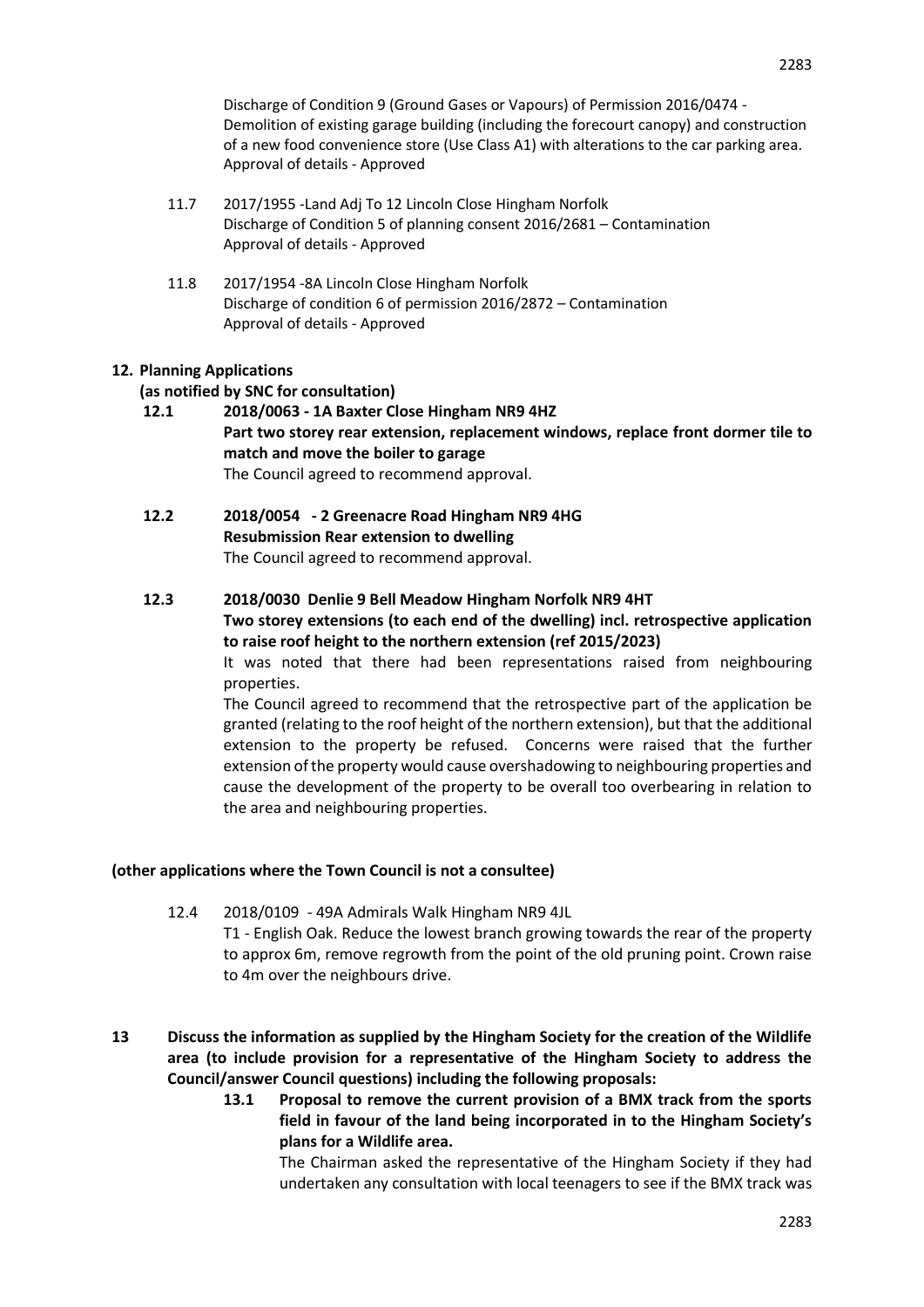still wanted. The Hingham Society were unaware that it was a BMX track and therefore had not undertaken any such consultation.

The Town Council had previously agreed that they were happy for the project to go ahead if the HPFA were in agreement. As the Town Council representative on the HPFA, Cllr Eldridge advised that the HPFA were concerned about the long term maintenance of the proposed wildlife area. It was therefore agreed that the details of the project need to be discussed and agreed by both the HPFA and the Hingham Society.

**13.2 To consider the Memorandum of Understanding proposed by the Hingham Society**

This was deferred pending the discussions to take place between the HPFA and Hingham Society.

# **14 Proposal to request that the Hingham Society remove or replace the wooden planter on Church Street (as it is disintegrating)**

A representative from the Hingham Society had confirmed that this was "in hand", but as yet they were unsure whether the planter would be replaced.

# **15 To agree the type of door lock to be fitted to the (public) disabled toilet.**

Prior to the refurbishment of the toilets, the disabled toilet door had a Radar lock which did not work. The disabled toilet also houses the baby changing facilities.

Concerns were raised that by fitting a normal lock to the door the facility would be open for everyone to use which could mean that they are unavailable or more likely to suffer damage or mis-use and therefore be unsuitable for use by disabled people, and that disabled people would most likely have a Radar key which would allow immediate entry to the toilet (if vacant). It was argued that not every disabled person would have a Radar key and therefore some would struggle to use the facility if needed, although Radar keys could be made available in nearby businesses.

It was agreed to request that a normal lock be fitted to the toilet.

# **16 To consider the Hingham Playing Field Association request for capital funding – ref: Sewer repairs**

A written report from the HPFA was circulated to Councillors prior to the meeting, advising that the overall bill (for repairs, maintenance and a new installation) was over £15,000. The HPFA have requested capital funding toward the installation cost of a new sewage pumping system. The Council agreed to provide 50% of the cost (£5250.00), it was further proposed and agreed to use CIL money to fund this. It was pointed out that it would not be legal for the Town Council to undertake the payment of the invoice to then claim back the VAT (as requested by the HPFA).

# **17 To discuss issues with the street light at the Market Place end of Talley Alley**

The Clerk advised that the street light situated on 8 Market Place was not working, and that the maintenance contractors had attended the light to discover that there was no electricity supply to the light, further more they could not locate the supply box and were therefore unable to investigate the failure further and fix the light. The Clerk had requested plans from UK Power Network to see if the route of the electricity supply could be established, but the plans supplied did not show the street light (whereas other street lights in the Market Place were marked on the plan). It was agreed to write to the householder of No 8 Market Place to see if they had any knowledge of the location of the supply box or why the light was not working.

# **18 To discuss the handling of correspondence and data protection issues**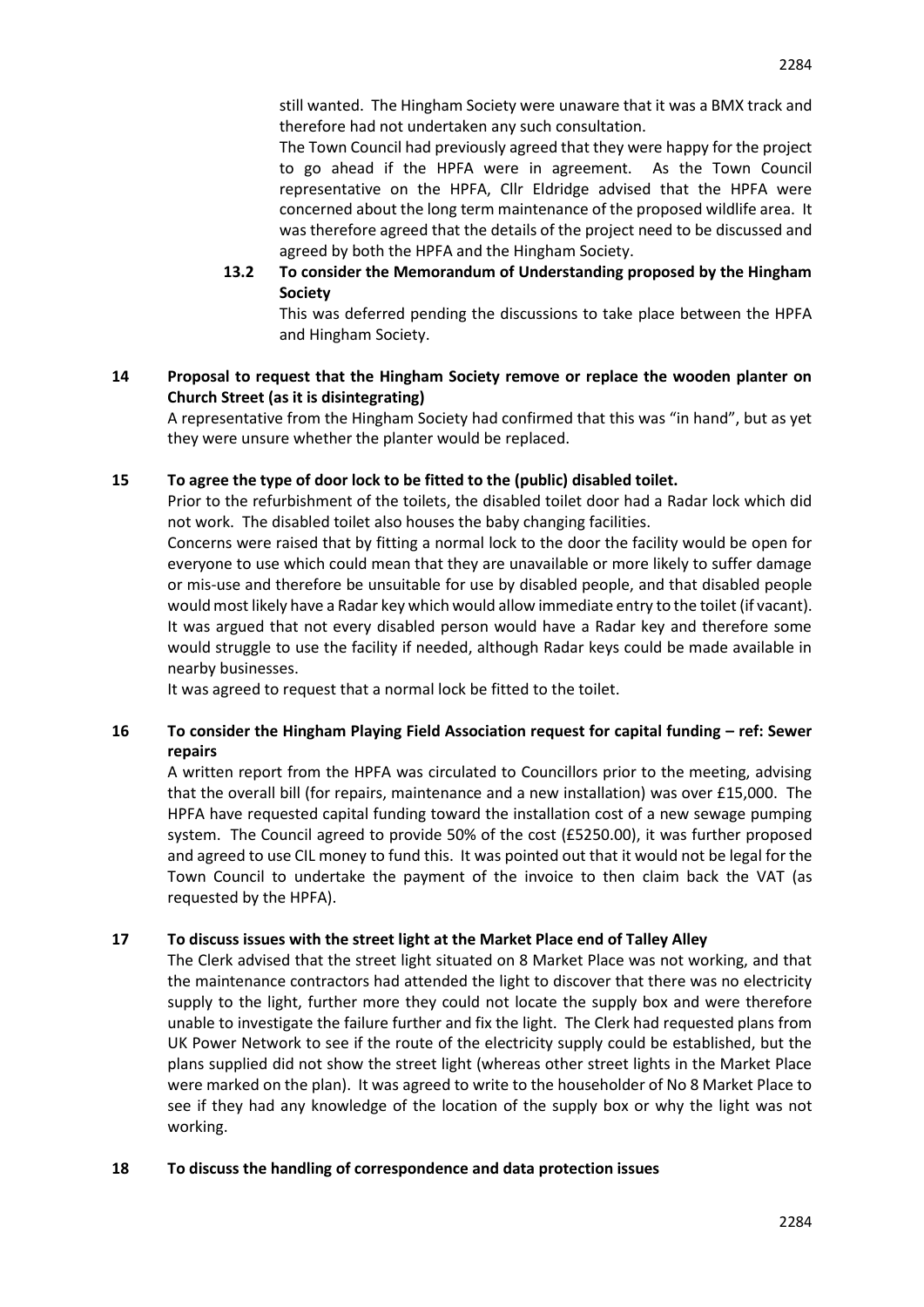The Clerk advised that the new General Data Protection Regulations are coming into force on 25 May 2018, the regulations will require every council to appoint a Data Protection Officer, currently there is conflicting advice as to whether this can be the Clerk or not.

Concerns were raised regarding the handling of correspondence from individuals during meetings, as the Council have a duty to ensure that no individual can be identified from their correspondence, it was suggested that the correspondence itself should be kept confidential. It was also pointed out that the Council needs to register with the Information Commissioners Office (an annual registration currently costing £35.00).

**19 Reminder of the date of the Annual Town Meeting – April 17th 2018 – and make any suggestions for a guest speaker**  Noted.

#### **FINANCE**

**20 To agree the date for the next meeting of Finance Committee, proposed date 20th March 2018** Noted.

## **21 Accounts for Payment**

The accounts for payment were agreed and the cheques signed.

| <b>ACCOUNTS FOR PAYMENT 06 February 2018</b> |                           |                                 |
|----------------------------------------------|---------------------------|---------------------------------|
| <b>TOTAL</b>                                 | <b>PAYEE</b>              | <b>DETAILS</b>                  |
| £893.09                                      | <b>D RAMM</b>             | (wages 5 wks 880.01)            |
|                                              |                           | bin bags $(4.98)$               |
|                                              |                           | toilet cleaning products (8.10) |
|                                              |                           |                                 |
| £694.74                                      | A DOE                     | WAGES                           |
| £16.48                                       | <b>NEST</b>               | PENSION                         |
| £300.00                                      | LINCOLN SOCIAL CENTRE     | HALL AND ROOM HIRE              |
| £21.53                                       | <b>FIRST COPY</b>         | <b>METERED PRINTING</b>         |
| £625.81                                      | E-ON                      | <b>STREET LIGHITNG</b>          |
| £294.19                                      | K AND M LIGHTING SERVICES | <b>SERVICE CONTRACT</b>         |
| £912.60                                      | <b>CYCLEWORKS</b>         | <b>CYCLE RACKS</b>              |
| £2,852.27                                    | TTSR LTD                  | <b>GRASS CUTTING</b>            |
|                                              |                           |                                 |
| £6,610.71                                    | <b>TOTAL</b>              |                                 |
|                                              |                           |                                 |

**22 'Exclusion of the Press and Public under the Public Bodies (Admission to Meetings) Act 1960 to discuss the following matters:'** 

Agreed – the public were asked to leave the room.

#### *The following agenda items will require reference to sensitive and confidential information.*

## **23 To receive a report from the Town Council representative on the Hingham Non-Ecclesiastical Charities for the Poor**

A verbal report was given by Cllr Dunnett the Town Council representative on the Hingham Non-Ecclesiastical Charities for the Poor. Concerns were raised by the Council that money may be given to residents who don't need it and it was unclear as to in what circumstances the charity would offer assistance to a resident in need if they applied to the charity for help, (and that residents in need may not be aware of the charity's existence). Cllr Dunnett is to feed these concerns back to the charity.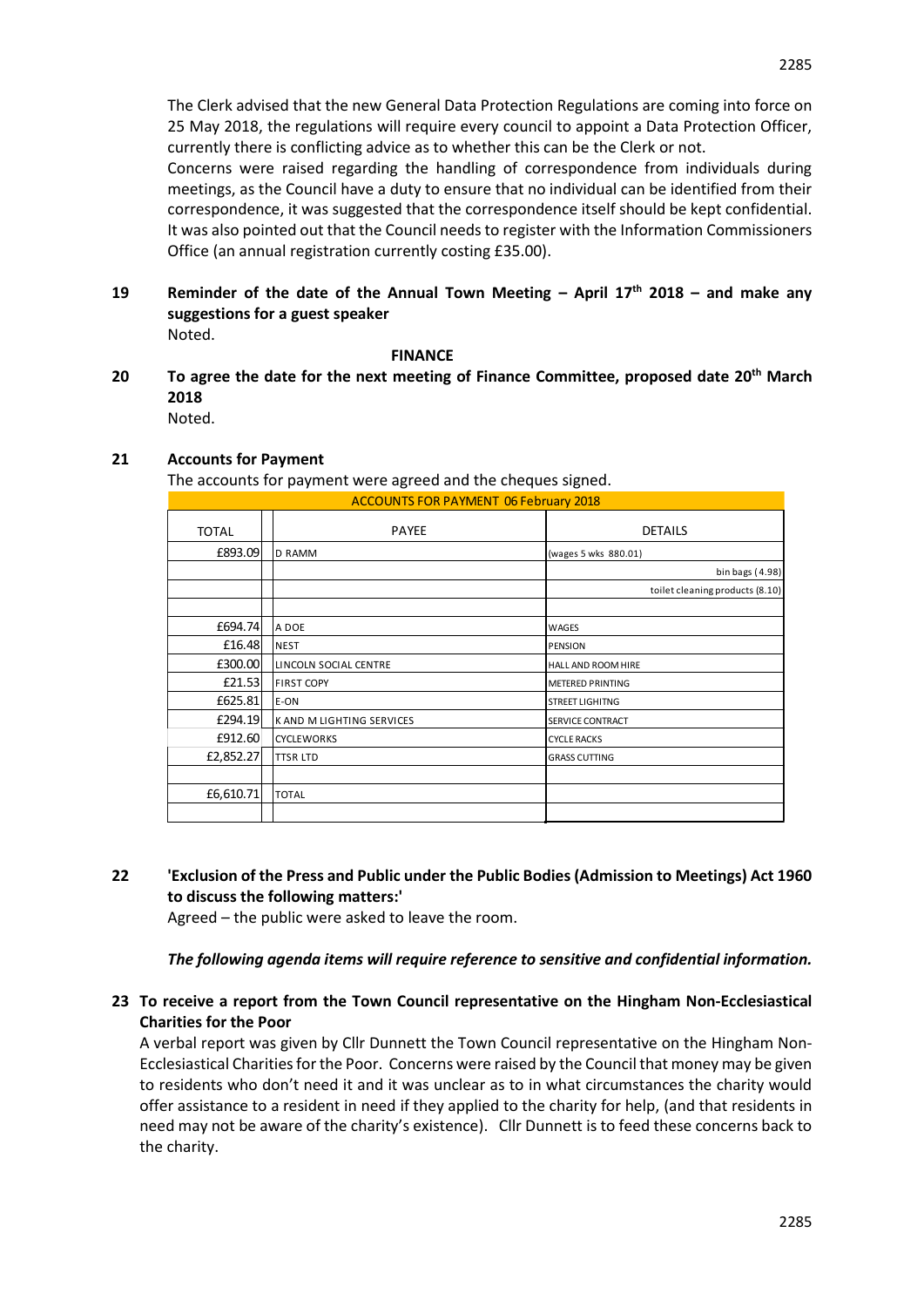**24 To receive and discuss the Cemetery and Church Yard Working Party Report and the report regarding the presale of Exclusive Right of Burial, including an address to the council by Rev. Colin Reed. (confidential reports circulated prior to the meeting)**

**The Cemetery and Church Yard Working Party propose the following for consideration by the Town Council:**

**24.1 The proposed new charges are approved, to take effect from the 1st April, or at an earlier date agreed by council.**

A table of current fees for Hingham and the proposed changes, shown alongside fees charged for other nearby cemeteries was discussed. The new fees for Hingham Cemetery were agreed as below:

| <b>RESIDENT</b> | <b>NON</b>      |
|-----------------|-----------------|
| £               | <b>RESIDENT</b> |
|                 | £               |
| 200             | 600             |
| 100             | 300             |
| 200             | 600             |
| 180             | 540             |
| 120             | 360             |
| 50              | 150             |
| 350             | 1000            |
| 250             | 750             |
| <b>FRFF</b>     | <b>FREE</b>     |
|                 |                 |

**24.2 Proposal that the age of a child with regards to the charging of cemetery fees is raised from 12 to 16 years.**

> A counter proposal was made that the age (for non-charge of the interment fee) should be increased to 18 years – this was agreed

**24.3 Proposal that a Discretion Policy is drawn up by the Working Party for approval by Council.**

It was explained that there is currently no policy for being able to apply discretion to the cemetery fees for exceptional circumstances or hardship. It was agreed that the Working Party should draft a policy to be brought back to Council at a future meeting.

**24.4 Discuss the recommendation that the Council gives its permission to the Working Party to explore all possibilities for the continued provision of a cemetery in Hingham in the future.**

> It was agreed that the Working Party should undertake this task, including discussions with South Norfolk Council on what they would permit/recommend.

**24.5 Proposal that the council agrees to the current cemetery plan (number of plots) being revised (and the plan be kept under revision as a working document)** The Clerk advised (as detailed in the report) that due to the current plan having marked all plots as 4 foot wide and 8 foot long with no space between, the reality of space available at the cemetery does not correspond with the plan, it is already evident that one row will not be available and several plots marked on the plan in the row currently being used will not exist. Additional space is required between plots in particular if they are to be used in quick succession.

It was agreed that the plan should be regularly monitored and updated as a live document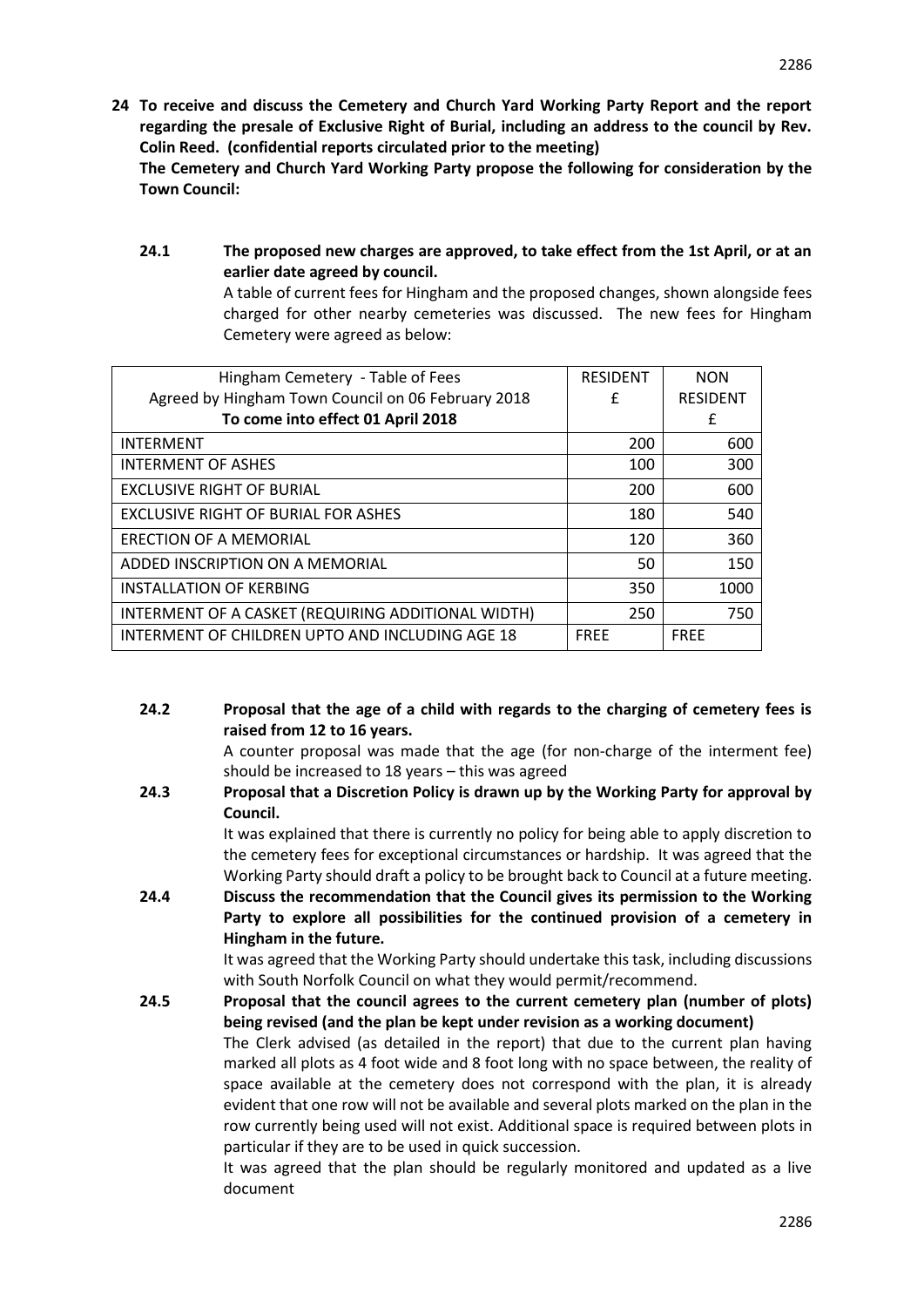## **24.6 Discuss the recommendation that, with immediate effect, Hingham Town Council only allows the sale of Exclusive Right of Burials (ERBs) in conjunction with a planned funeral.**

A full explanation of the issues was presented in the written report, in short, the issues of the plan as explained above and the unknown of when a plot may need to have a greater width, means that pre selling ERB's would at some point in the future lead to a space being "sold" only to find insufficient space available in the cemetery. The Clerk also advised of the difficulty in accurately pinpointing a plot to be used within a row, in particular if no other plots in the vicinity had yet been used. It was also pointed out that the pre selling of ERB's would leave some plots vacant for many years with no guarantee that they would ever be used, which in light of the finite amount of space at the cemetery, was far from ideal. The Clerk added that the future administration of the cemetery should be made as straightforward as possible with minimal stress for the person doing the job, and to stop the pre selling of ERB's would remove the potential for mistakes to be made and therefore remove the potential for distress to be caused to families by mistakes being made.

It was agreed that the pre selling of ERB's should cease with immediate effect, therefore ERB's will now only be purchasable in conjunction with arrangements being made for an imminent funeral.

**25 Proposal to discuss and consider an increase to the paid hours of employment for the Clerk's role**

It was proposed and agreed to increase the Clerks paid hours from 60 per month to 75 per month with immediate effect.

**Signed……………………………………………………………. Chairman 06 March 2018**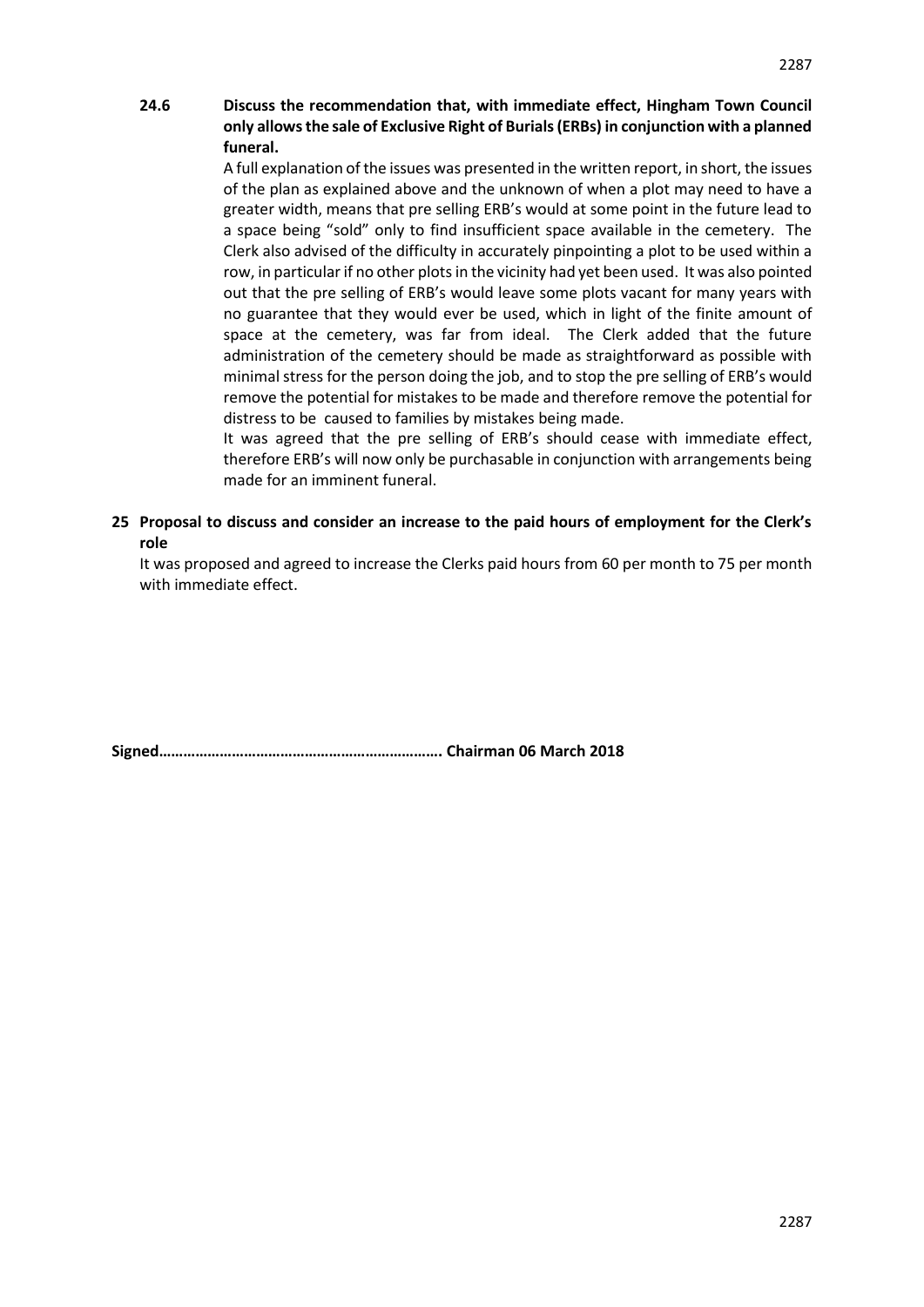| Min:       | Update                                                                                                                                                                                                                                                                                                                                                                                                                                                                                                                                                                                                                                                                                                                                                                                |
|------------|---------------------------------------------------------------------------------------------------------------------------------------------------------------------------------------------------------------------------------------------------------------------------------------------------------------------------------------------------------------------------------------------------------------------------------------------------------------------------------------------------------------------------------------------------------------------------------------------------------------------------------------------------------------------------------------------------------------------------------------------------------------------------------------|
|            | Matters Arising From the minutes of the meeting on 02 January 2018                                                                                                                                                                                                                                                                                                                                                                                                                                                                                                                                                                                                                                                                                                                    |
| 3.1<br>3.2 | Ref: the specialist accommodation site on Hardingham Road - South Norfolk Council advise they<br>will deal with the issues within their remit - with regard to the missing street light SNC have confirmed<br>that the verge does not need re aligning and therefore the street lamp can be replaced in its original<br>position - this will now be pursued and the street light reinstated.<br>The issue of flooding on The Fairland slip road has been reported to Norfolk County Council                                                                                                                                                                                                                                                                                           |
| 14         | The request for the parish precept for 2018/19 has been sent to SNC and confirmation of receipt received.                                                                                                                                                                                                                                                                                                                                                                                                                                                                                                                                                                                                                                                                             |
|            | <b>Other Updates</b>                                                                                                                                                                                                                                                                                                                                                                                                                                                                                                                                                                                                                                                                                                                                                                  |
|            | The work to refurbish the toilets has begun                                                                                                                                                                                                                                                                                                                                                                                                                                                                                                                                                                                                                                                                                                                                           |
|            | Lincoln Hall request to re-site the car park sign $-$ the Chairman is to arrange a meeting with the Lincoln<br>Hall secretary an update the council accordingly                                                                                                                                                                                                                                                                                                                                                                                                                                                                                                                                                                                                                       |
|            | The quotation for the conservation style bicycle racks has been sent to NCC, and approval has been given<br>for the S106 money to be used to purchase these - the 4 bicycle racks will have been ordered and will be<br>manufactured once payment has been received                                                                                                                                                                                                                                                                                                                                                                                                                                                                                                                   |
|            | GCM group have undertaken some of the tree work - the Rowan in the Market Place has been felled and<br>work to remove the deadwood in the oak trees have been undertaken in the cemetery. Parked cars have<br>prevented safe access to the trees in the Fairland (for deadwood removal) the Clerk is in liaison with the<br>contractor and, overall the work was delayed due to emergency work following high winds and poor<br>weather conditions.                                                                                                                                                                                                                                                                                                                                   |
|            | Extension to 20mph speed limit - The Fairland - The new speed limit came into effect in September 2017.<br>The new flashing speed sign had been installed but not turned on - as - it was assumed (by the Clerk and<br>the manufacturer) that the Speed limit was not yet in force as no other 20mph signage had been installed.<br>On requesting an update from NCC, the Clerk was advised that the 20mph signs had been installed and<br>the 30mph signs had been removed. The Clerk advised NCC that this was NOT the case - and the work to<br>complete the project had not been done - therefore there was nothing to indicate that the Fairland was<br>now in a 20mph speed limit. NCC have advised that the signage had been ordered last year and this will<br>now be chased. |
|            | The clerk has contacted the relevant officer at SNC regarding setting up an Emergency Plan/Group for<br>Hingham, The Officer would be happy to come to a Town Council Meeting to give some further advice.<br>Date to be arranged – this has been chased – but the officer has so far not been able to attend any dates<br>given                                                                                                                                                                                                                                                                                                                                                                                                                                                      |
|            | Churchyard/Cemetery-<br>Awaiting contact from the builder with regard to undertaking the repairs to the churchyard wall following<br>the damage from the car.<br>The following permissions remain outstanding from the Archdeacon Straightening of the<br>leaning memorial stone -                                                                                                                                                                                                                                                                                                                                                                                                                                                                                                    |